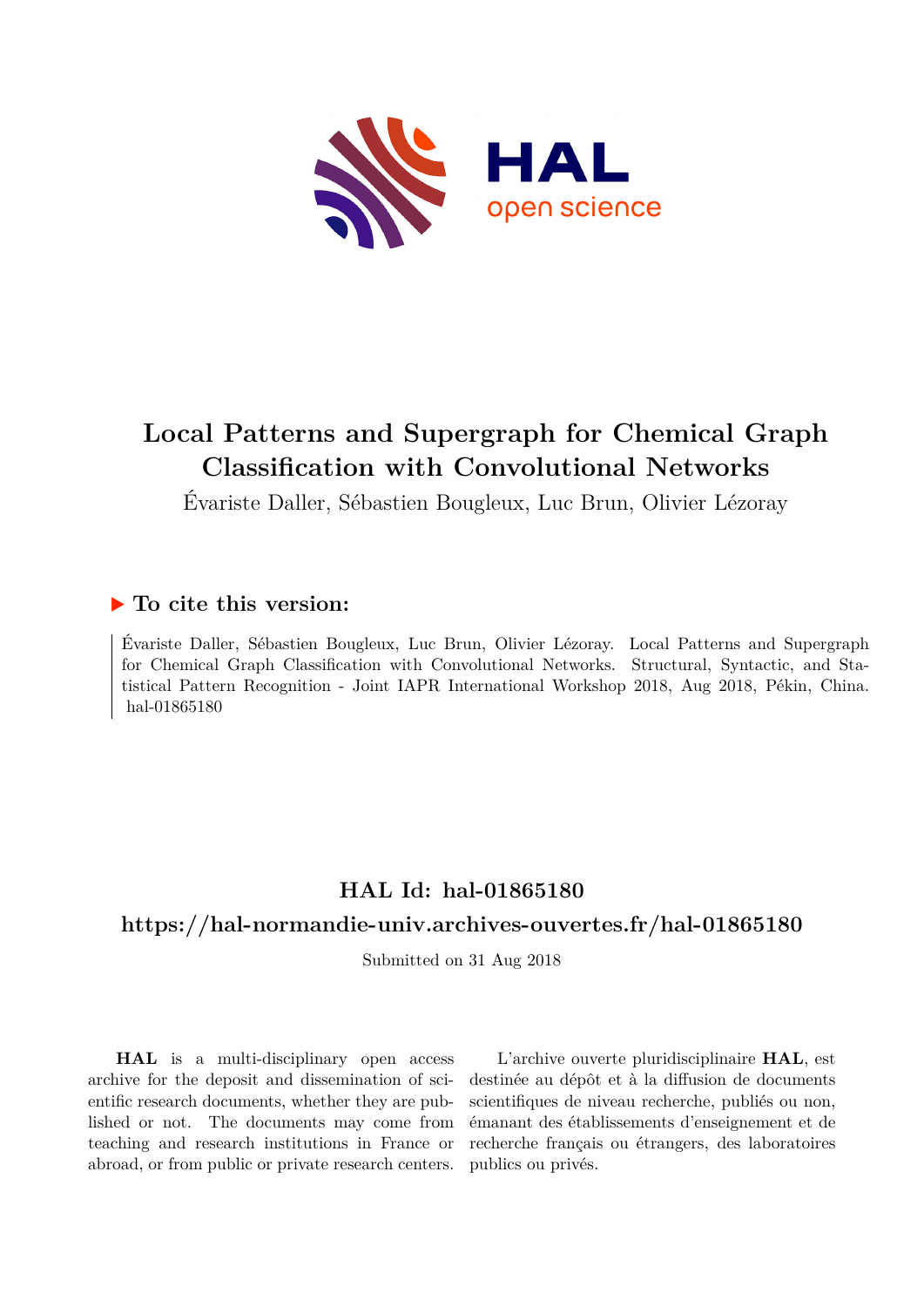# Local Patterns and Supergraph for Chemical Graph Classification with Convolutional Networks

Évariste Daller<sup>1</sup>, Sébastien Bougleux<sup>1</sup>, Luc Brun<sup>2</sup>, and Olivier Lézoray<sup>1</sup>

<sup>1</sup> Normandie Univ, UNICAEN, ENSICAEN, CNRS, GREYC, Caen, France <sup>2</sup> Normandie Univ, ENSICAEN, UNICAEN, CNRS, GREYC, Caen {evariste.daller, bougleux, olivier.lezoray}@unicaen.fr luc.brun@ensicaen.fr

Presented at IAPR Joint Workshops on Statistical Techniques in Pattern Recognition, and Structural and Syntactic Pattern Recognition S+SSPR 2018, Beijing, China (<http://ssspr2018.buaa.edu.cn/>)

Abstract. Convolutional neural networks (CNN) have deeply impacted the field of machine learning. These networks, designed to process objects with a fixed topology, can readily be applied to images, videos and sounds but cannot be easily extended to structures with an arbitrary topology such as graphs. Examples of applications of machine learning to graphs include the prediction of the properties molecular graphs, or the classification of 3D meshes. Within the chemical graphs framework, we propose a method to extend networks based on a fixed topology to input graphs with an arbitrary topology. We also propose an enriched feature vector attached to each node of a chemical graph and a new layer interfacing graphs with arbitrary topologies with a full connected layer.

Keywords: Graph-CNNs, graph classification, graph edit distance.

## 1 Introduction

Convolutional neural networks(CNN) [13] have deeply impacted machine learning and related fields such as computer vision. These large breakthrough encouraged many researchers [5,10,9,4] to extend the CNN framework to unstructured data such as graphs, point clouds or manifolds. The main motivation for this new trend consists in extending the initial successes obtained in computer vision to other fields such as indexing of textual documents, genomics, computer chemistry or indexing of 3D models.

The initial convolution operation defined within CNN, uses explicitly the fact that objects (e.g. pixels) are embedded within a plane and on a regular grid. These hypothesis do not hold when dealing with convolution on graphs. A first approach related to the graph signal processing framework uses the link between convolution and Fourier transform as well as the strong similarities between the Fourier transform and the spectral decomposition of a graph. For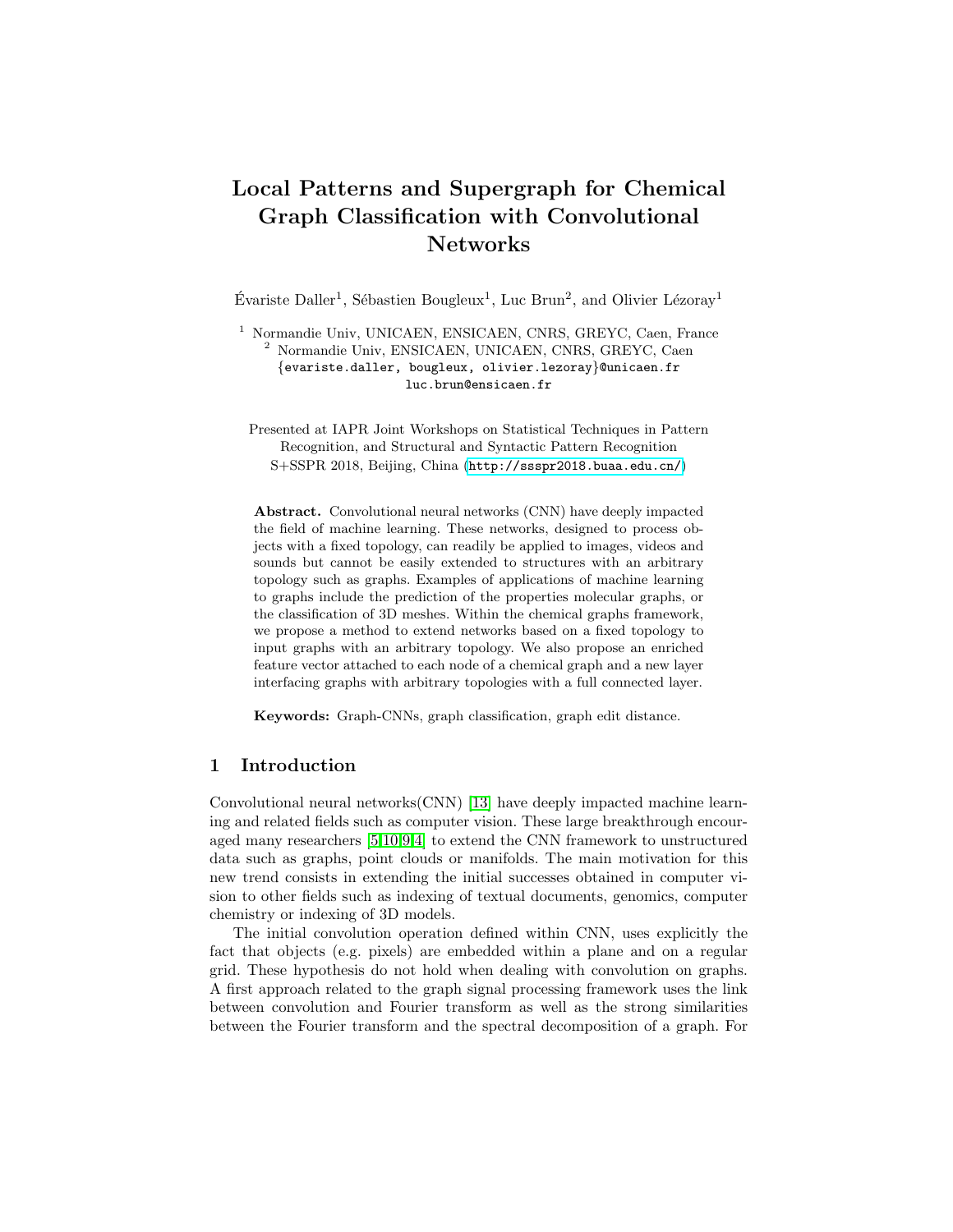2 Evariste Daller et al.



Fig. 1: Illustration of our propositions on a graph convolutional network

example, Bruna et al. [5] define the convolution operation from the Laplacian spectrum of the graph encoding the first layer of the neural network. However this approach requires a costly decomposition into singular Laplacian values during the creation of the convolution network as well as costly matrices multiplications during the test phase. These limitations are partially solved by Defferard et al. [9] who propose a fast implementation of the convolution based on Chebyshev polynomials (CGCNN). This implementation allows a recursive and efficient definition of the filtering operation while avoiding the explicit computation of the Laplacian. However, both methods are based on a fixed graph structure. Such networks can process different signals superimposed onto a fixed input layer but are unable to predict properties of graphs with variable topologies.

Another family of methods is based on a spatial definition of the graph convolution operation. Kipf and Welling [12] proposed a model (CGN) which approximates the local spectral filters from [9]. Using this formulation, filters are no longer based on the Laplacian but on a weight associated to each component of the vertices' features for each filter. The learning process of such weights is independent of the graph topology. Therefore graph neural networks based on this convolution scheme can predict properties of graphs with various topologies. The model proposed by Duvenaud et al. [10] for fingerprint extraction is similar to [12], but considers a set of filters for each possible degree of vertices. These last two methods both weight each components of the vertices' feature vectors. Verma et al. [17] propose to attach a weight to edges through the learning of a parametric similarity measure between the features of adjacent vertices. Similarly, Simonovsky and Komodakis [15] learn a weight associated to each edge label. Finally, Atwood and Towsley [1] (with DCNN) remove the limitation of the convolution to the direct neighborhood of each vertex by considering powers of a transition matrix defined as a normalization of the adjacency matrix by vertices' degrees. A main drawback of this non-spectral approach is that there exist intrinsically no best way to match the learned convolution weights with the elements of the receptive field, hence this variety of recent models.

In this paper, we propose to unify both spatial and spectral approaches by using as input layer a super-graph deduced from a graph train set. In addition, we propose an enriched feature vector within the framework of chemical graphs. Finally, we propose a new bottleneck layer at the end of our neural network which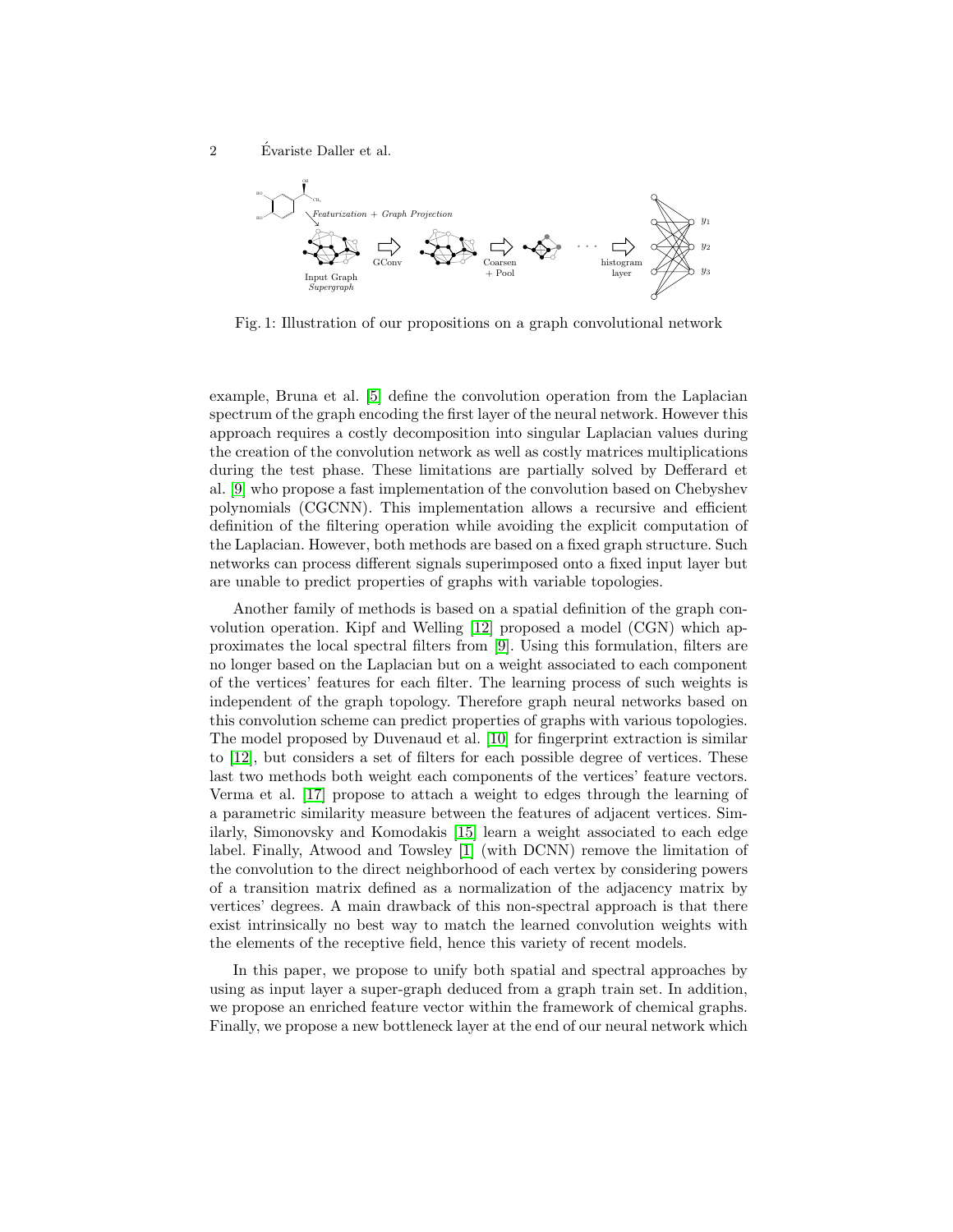

Fig. 2: Frequency of patterns associated to the central node (C).

is able to cope with the variable size of the previous layer. These contributions are described in Section 2 and evaluated in Section 3 through several experiments.

### 2 Contributions

### 2.1 From symbolic to feature graphs for convolution

Convolution cannot be directly applied to symbolic graphs. So symbols are usually transformed into unit vectors of  $\{0,1\}^{|\mathcal{L}|}$ , where  $\mathcal L$  is a set of symbols, as done in [1,10,15] to encode atom's type in chemical graphs. This encoding has a main drawback, the size of convolution kernels is usually much smaller than  $|\mathcal{L}|$ . Combined with the sparsity of vectors, this produces meaningless means for dimensionality reduction. Moreover, information attached to edges is usually unused.

Let us consider a graph  $G = (V, E, \sigma, \phi)$ , where V is a set of nodes,  $E \subseteq V \times V$ a set of edges, and  $\sigma$  and  $\phi$  functions labeling respectively G's nodes and edges. To avoid these drawbacks, we consider for each node  $u$  of  $V$  a vector representing the distribution of small subgraphs covering this node. Let  $\mathcal{N}_u$  denotes its 1-hop neighbors. For any subset  $S \subseteq \mathcal{N}_u$ , the subgraph  $M_u^S = (\{u\} \cup S, E \cap (\{u\} \cup S) \times$  $({u} \cup S)$ ,  $\sigma$ ,  $\phi$ ) is connected (through u) and defines a local pattern of u. The enumerations of all subsets of  $\mathcal{N}_u$  provides all local patterns of u that can be organized as a feature vector counting the number of occurrences of each local pattern. Figure 2 illustrates the computation of such a feature vector. Note that the node's degree of chemical graphs is bounded and usually smaller than 4.

During the training phase, the patterns found for the nodes of the training graphs determine a dictionary as well as the dimension of the feature vector attached to each node. During the testing phase, we compute for each node of an input graph, the number of occurrences of its local patterns also present in the dictionary. A local pattern of the test set not present in the train set is thus discarded. In order to further enforce the compactness of our feature space, we apply a PCA on the whole set of feature vectors and project each vector onto a subspace containing 95% (fixed threshold) of the initial information.

#### 2.2 Supergraph as input layer

As mentioned in section 1, methods based on spectral analysis [5,9] require a fixed input layer. Hence, these methods can only process functions defined on a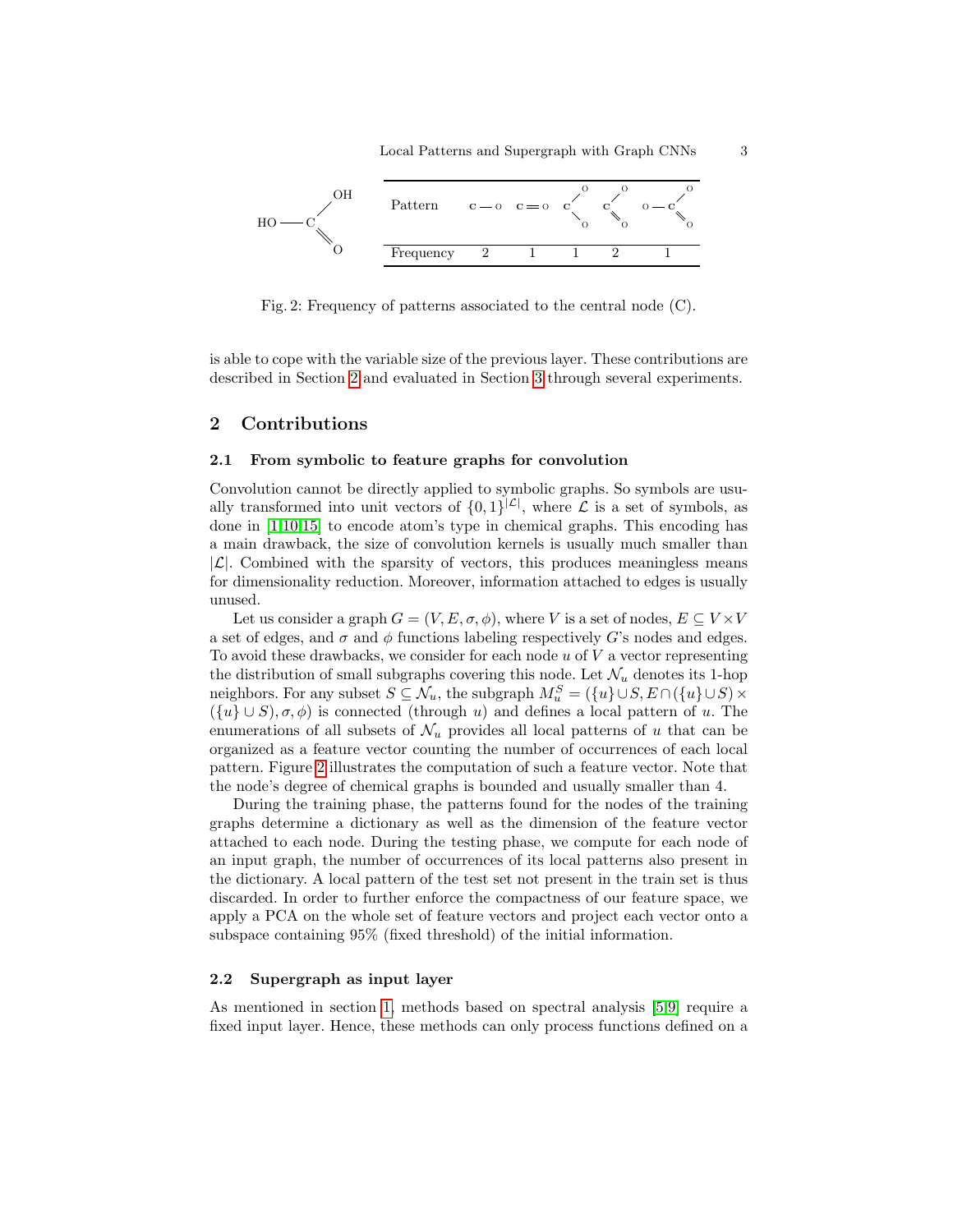

Fig. 3: Construction of a supergraph (b) using common subgraphs induced by the Graph Edit Distance (a).

fixed graph topology (e.g. node's classification or regression tasks) and cannot be used to predict global properties of topologically variable graphs. We propose to remove this restriction by using as an input layer a supergraph deduced from graphs of a training set.

A common supergraph of two graphs  $G_1$  and  $G_2$  is a graph S so that both  $G_1$ and  $G_2$  are isomorphic to a subgraph of  $S$ . More generally, a common supergraph of a set of graphs  $G = \{G_k = (V_k, E_k, \sigma_k, \phi_k)\}_{k=1}^{k=n}$  is a graph  $S = (V_S, E_S, \sigma_S, \phi_S)$ so that any graph of  $G$  is isomorphic to a subgraph of  $S$ . So, given any two complementary subsets  $\mathcal{G}_1, \mathcal{G}_2 \subseteq \mathcal{G}$ , with  $\mathcal{G}_1 \cup \mathcal{G}_2 = \mathcal{G}$ , it holds that a supergraph of a supergraph of  $\mathcal{G}_1$  and a supergraph of  $\mathcal{G}_2$  is a supergraph of  $\mathcal{G}$ . The latter can thus be defined by applying this property recursively on the subsets. This describes a tree hierarchy of supergraphs, rooted at a supergraph of  $\mathcal{G}$ , with the graphs of  $\mathcal G$  as leaves. We present a method to construct hierarchically a supergraph so that it is formed of a minimum number of elements.

A common supergraph S of two graphs, or more generally of  $\mathcal{G}$ , is a minimum common supergraph (MCS) if there is no other supergraph  $S'$  of  $G$  with  $|V_{S'}|$  <  $|V_S|$  or  $(|V_{S'}| = |V_S|) \wedge (|E_{S'}| < |E_S|)$ . Constructing such a supergraph is difficult and can be linked to the following notion. A maximum common subgraph (mcs) of two graphs  $G_k$  and  $G_l$  is a graph  $G_{k,l}$  that is isomorphic to a subgraph  $\hat{G}_k$  of  $G_k$  and to a subgraph  $\hat{G}_l$  of  $G_l$ , and so that there is no other common subgraph G' of both  $G_k$  and  $G_l$  with  $|V_{G'}| > |V_{G_{k,l}}|$  or  $(|V_{G'}| = |V_{G_{k,l}}|) \wedge$  $(|E_{G'}|>|E_{G_{k,l}}|)$ . Then, given a maximum common subgraph  $G_{k,l}$ , the graph S obtained from  $G_{k,l}$  by adding the elements of  $G_k$  not in  $\hat{G}_k$  and the elements of  $G_l$  not in  $\hat{G}_l$  is a minimum common supergraph of  $G_k$  and  $G_l$ . This property shows that a minimum common supergraph can thus be constructed from a maximum common subgraph. These notions are both related to the notion of error-correcting graph matching and graph edit distance [6].

The graph edit distance (GED) captures the minimal amount of distortion needed to transform an attributed graph  $G_k$  into an attributed graph  $G_l$  by iteratively editing both the structure and the attributes of  $G_k$ , until  $G_l$  is ob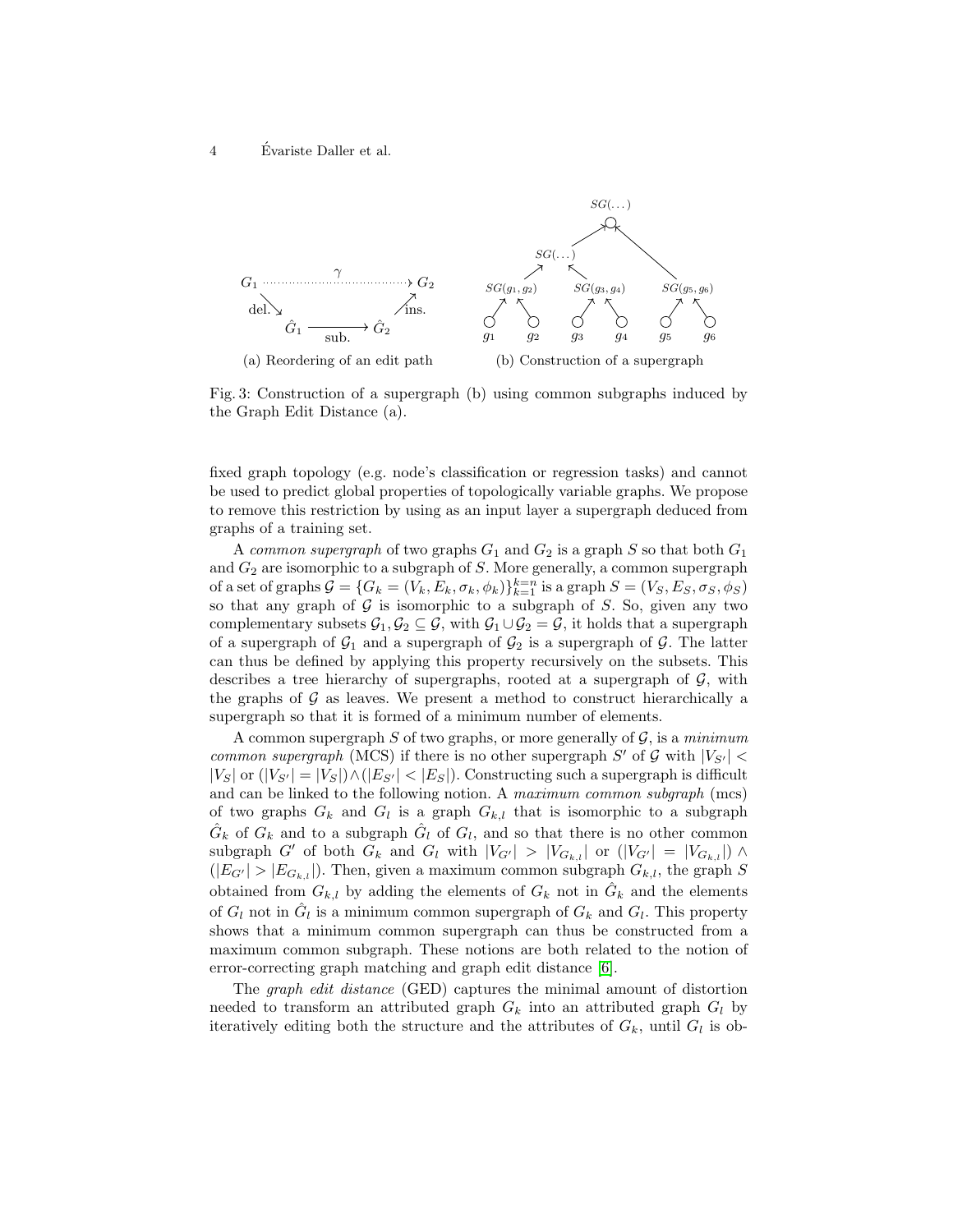tained. The resulting sequence of *edit operations*  $\gamma$ , called *edit path*, transforms  $G_k$  into  $G_l$ . Its cost (the strength of the global distortion) is measured by  $L_c(\gamma) = \sum_{o \in \gamma} c(o)$ , where  $c(o)$  is the cost of the edit operation o. Among all edit paths from  $G_k$  to  $G_l$ , denoted by the set  $\Gamma(G_k, G_l)$ , a minimal-cost edit path is a path having a minimal cost. The GED from  $G_k$  to  $G_l$  is defined as the cost of a minimal-cost edit path:  $d(G_k, G_l) = \min_{\gamma \in \Gamma(G_k, G_l)} L_c(\gamma)$ .

Under mild constraints on the costs [3], an edit path can be organized into a succession of removals, followed by a sequence of substitutions and ended by a sequence of insertions. This reordered sequence allows to consider the subgraphs  $\hat{G}_k$  of  $G_k$  and  $\hat{G}_l$  of  $G_l$ . The subgraph  $\hat{G}_k$  is deduced from  $G_k$  by a sequence of node and edge removals, and the subgraph  $\hat{G}_l$  is deduced from  $\hat{G}_k$  by a sequence of substitutions (Figure 3a). By construction,  $\hat{G}_k$  and  $\hat{G}_l$  are structurally isomorphic, and an error-correcting graph matching (ECGM) between  $G_k$  and  $G_l$ is a bijective function  $f: \hat{V}_k \to \hat{V}_l$  matching the nodes of  $\hat{G}_k$  onto the ones of  $\hat{G}_l$ (correspondences between edges are induced by f).

Then ECGM, mcs and MCS are related as follows. For specific edit cost values  $[6]$  (not detailed here), if f corresponds to an optimal edit sequence, then  $\hat{G}_k$  and  $\hat{G}_l$  are mcs of  $G_k$  and  $G_l$ . Moreover, adding to a mcs of  $G_k$  and  $G_l$  the missing elements from  $G_k$  and  $G_l$  leads to an MCS of these two graphs. We use this property to build the global supergraph of a set of graphs.

Supergraph construction The proposed hierarchical construction of a common supergraph of a set of graphs  $\mathcal{G} = \{G_i\}_i$  is illustrated by Fig. 3b. Each level k of the hierarchy contains  $N_k$  graphs. They are merged by pairs to produce  $\lfloor N_k/2 \rfloor$  supergraphs. In order to restrain the size of the final supergraph, a natural heuristic consists in merging close graphs according to the graph edit distance. This can be formalized as the computation of a maximum matching  $M^*$ , in the complete graph over the graphs of  $\mathcal{G}$ , minimizing:

$$
M^* = \arg\min_{M} \sum_{(g_i, g_j) \in M} d(g_i, g_j)
$$
 (1)

where  $d(\cdot, \cdot)$  denotes the graph edit distance. An advantage of this kind of construction is that it is highly parallelizable. Nevertheless, computing the graph edit distance is NP-hard. Algorithms that solve the exact problem cannot be reasonably used here. So we considered a bipartite approximation of the GED [14] to compute  $d(\cdot, \cdot)$  and solve (1), while supergraphs are computed using a more precise but more computationally expansive algorithm [7].

#### 2.3 Projections as input data

The supergraph computed in the previous section can be used as an input layer of a graph convolutional neural network based on spectral graph theory [5,9] (Section 1). Indeed, the fixed input layer allows to consider convolution operations based on the Laplacian of the input layer. However, each input graph for which a property has to be predicted, must be transformed into a signal on the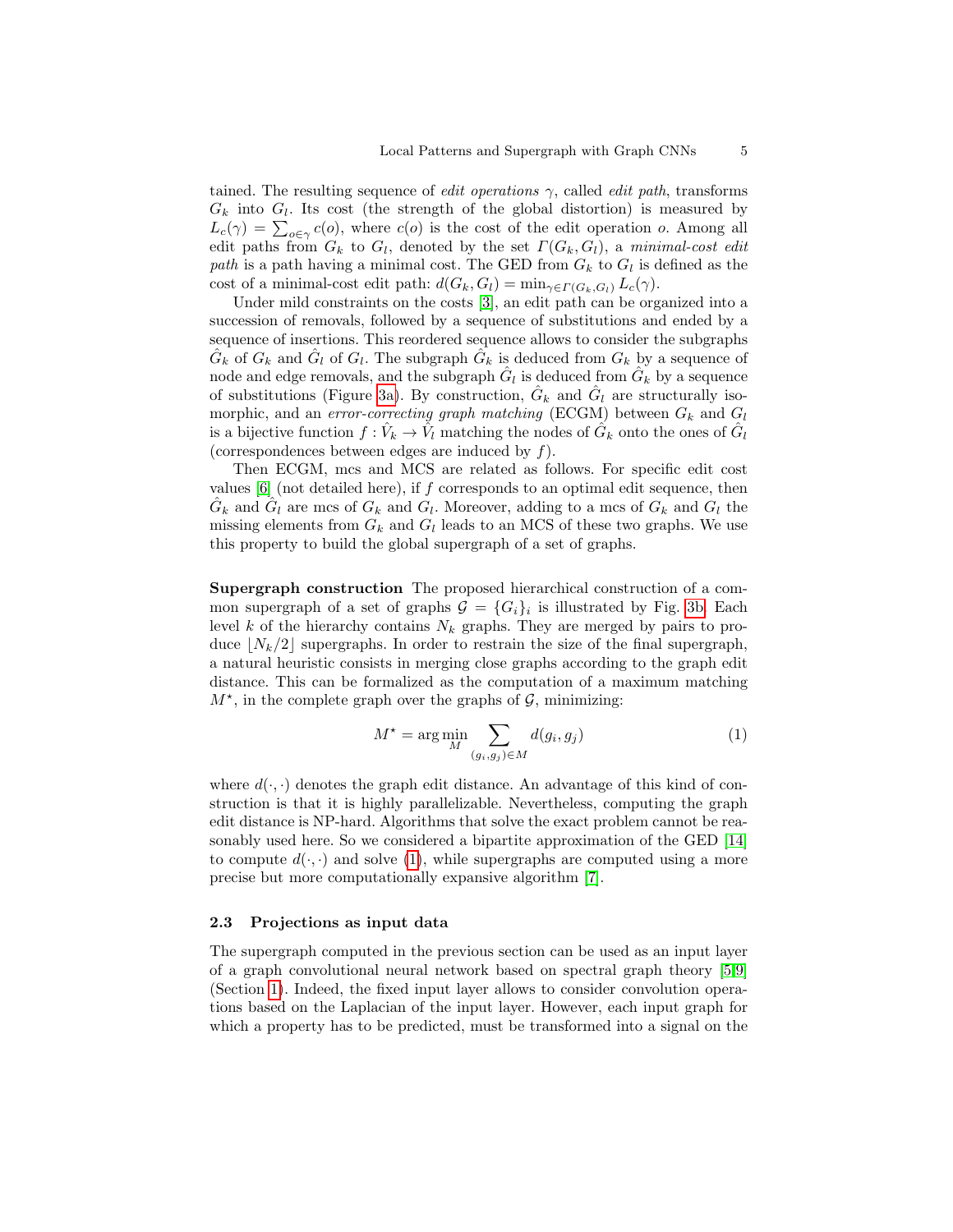6 Evariste Daller et al. ´

supergraph. This last operation is allowed by the notion of projection, a side notion of the graph edit distance.

Definition 1 (Projection). Let f be an ECGM between two graphs G and S and let  $(\hat{V}_S, \hat{E}_S)$  be the subgraph of S defined by f (Fig. 3). A projection of  $G =$  $(V, E, \sigma, \phi)$  onto  $S = (V_S, E_S, \sigma_S, \phi_S)$  is a graph  $P_S^f(G) = (V_S, E_S, \sigma_P, \phi_P)$  where  $\sigma_P(u) = (\sigma \circ f^{-1})(u)$  for any  $u \in \hat{V}_S$  and 0 otherwise. Similarly,  $\phi_P(\lbrace u, v \rbrace) =$  $\phi(\lbrace f^{-1}(u), f^{-1}(v)\rbrace)$  for any  $\lbrace u, v \rbrace$  in  $\hat{E}_S$  and 0 otherwise.

Let  $\{G_1, \ldots, G_n\}$  be a graph training set and S its the associated supergraph. The projection  $P_S^f(G_i)$  of a graph  $G_i$  induces a signal on S associated to a value to be predicted. For each node of S belonging to the projection of  $G_i$ , this signal is equal to the feature vector of this node in  $G_i$ . This signal is null outside the projection of  $G_i$ . Moreover, if the edit distance between  $G_i$  and S can be computed through several edit paths with a same cost (i.e., several ECGM  $f_1, \ldots, f_m$ ), the graph  $G_i$  will be associated to these projections  $P_S^{f_1}(G_i), \ldots, P_S^{f_m}(G_i)$ . Remark that a graph belonging to a test dataset may also have several projections. In this case, it is mapped onto the majority class among its projections. A natural data augmentation can thus be obtained by learning  $m$  equivalent representations of a same graph on the supergraph, associated to the same value to be predicted. Note that this data augmentation can also be increased by considering  $\mu m$  nonminimal ECGM, where  $\mu$  is a parameter. To this end, we use [7] to compute a set of non-minimal ECGM between an input graph  $G_i$  and the supergraph S and we sort this set increasingly according to the cost of the associated edit paths.

#### 2.4 Bottleneck layer with variable input size

A multilayer perceptron (MLP), commonly used in the last part of multilayer networks, requires that the previous layer has a fixed size and topology. Without the notion of supergraph, this last condition is usually not satisfied. Indeed, the size and topology of intermediate layers are determined by those of the input graphs, which generally vary. Most of graph neural networks avoid this drawback by performing a global pooling step through a bottleneck layer. This usually consists in averaging the components of the feature vectors across the nodes of the current graph, the so-called global average pooling (GAP). If for each node  $v \in V$  of the previous layer, the feature vector  $h(v) \in \mathbb{R}^D$  has a dimension D, GAP produces a mean vector  $(\frac{1}{|V|}\sum_{v\in V} h_c(v))_{c=1,\dots,D}$  describing the graph globally in the feature space.

We propose to improve the pooling step by considering the distribution of feature activations across the graph. A simple histogram can not be used here, due to its non-differentiability, differentiability being necessary for backpropagation. To guarantee this property holds, we propose to interpolate the histogram by using averages of Gaussian activations. For each component c of a given a feature vector  $h(v)$ , the height of a bin k of this pseudo-histogram is computed as follows:

$$
b_{ck}(h) = \frac{1}{|V|} \sum_{v \in V} \exp\left(\frac{-(h_c(v) - \mu_{ck})^2}{\sigma_{ck}^2}\right)
$$
 (2)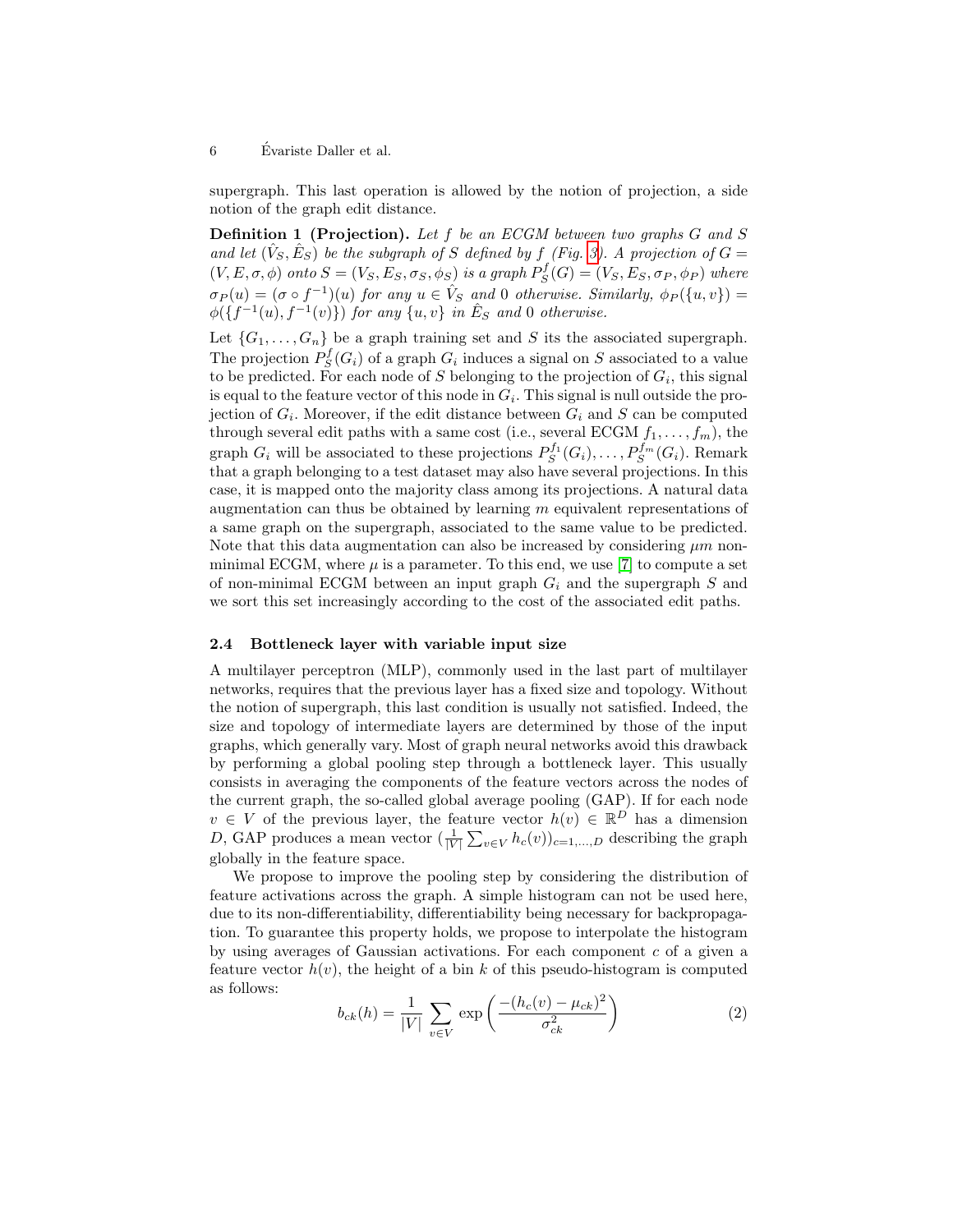The size of the layer is equal to  $D \times K$ , where K is the number of bins defined for each component.

In this work, the parameters  $\mu_{ck}$  and  $\sigma_{ck}$  are fixed and not learned by the network. To choose them properly, the model is trained with a GAP layer for few iterations (10 in our experiments), then it is replaced by the proposed layer. The weights of the network are preserved, and the parameters  $\mu_{ck}$  are uniformly spread between the minimum and the maximum values of  $h_c(v)$ . The parameters  $\sigma_{ck}$  are fixed to  $\sigma_{ck} = \delta_{\mu}/3$  with  $\delta_{\mu} = \mu_{ci+1} - \mu_{ci}$ ,  $\forall 1 \leq i \leq K$ , to ensure an overlap of the Gaussian activations.

Since this layer has no learnable parameters, the weights  $\alpha_c(i)$  of the previous layer h are adjusted during the backpropagation for every node  $i \in V$ , according to the partial derivatives of the loss function L:  $\frac{\partial L}{\partial \alpha_c(i)} = \frac{\partial L}{\partial b_{ck}(h)}$  $\partial b_{ck}(h)$  $\partial h_c(i)$  $\partial h_c(i)$  $\frac{\partial h_c(i)}{\partial \alpha_c(i)}$ . The derivative of the bottleneck layer w.r.t. its input is given by:

$$
\forall i \in V, \quad \frac{\partial b_{ck}(h)}{\partial h_c(i)} = \frac{-2(h_c(i) - \mu_{ck})}{|V|\sigma_{ck}^2} \exp\left(\frac{-(h_c(i) - \mu_{ck})^2}{\sigma_{ck}^2}\right). \tag{3}
$$

It lies between  $-\frac{\sqrt{2}}{|V|\sigma_{ck}}e^{-1/2}$  and  $\frac{\sqrt{2}}{|V|\sigma_{ck}}e^{-1/2}$ .

# 3 Experiments

We compared the behavior of several graph convolutional networks, with and without the layers presented in the previous section, for the classification of chemical data encoded by graphs. The following datasets were used: NCI1, MU-TAG, ENZYMES, PTC, and PAH. Table 1 summarizes their main characteristics. NCI1 [18] contains 4110 chemical compounds, labeled according to their capacity to inhibit the growth of certain cancerous cells. MUTAG [8] contains 188 aromatic and heteroaromatic nitrocompounds, the mutagenicity of which has to be predicted. ENZYMES [2] contains 600 proteins divided into 6 classes of enzymes (100 per class). PTC [16] contains 344 compounds labeled as carcinogenic or not for rats and mice. PAH3 contains non-labeled cyclic carcinogenic and non-carcinogenic molecules.

#### 3.1 Baseline for classification

We considered three kinds of graph convolutional networks. They differ by the definition of their convolutional layer. CGCNN [9] is a deep network based on a pyramid of reduced graphs. Each reduced graph corresponds to a layer of the network. The convolution is realized by spectral analysis and requires the computation of the Laplacian of each reduced graph. The last reduced graph is followed by a fully connected layer. GCN [12] and DCNN [1] networks do not use spectral analysis and are referred to as spatial networks. GCN can be seen as an approximation of [9]. Each convolutional layer is based on  $F$  filtering operations

<sup>3</sup> PAH is available at: <https://iapr-tc15.greyc.fr/links.html>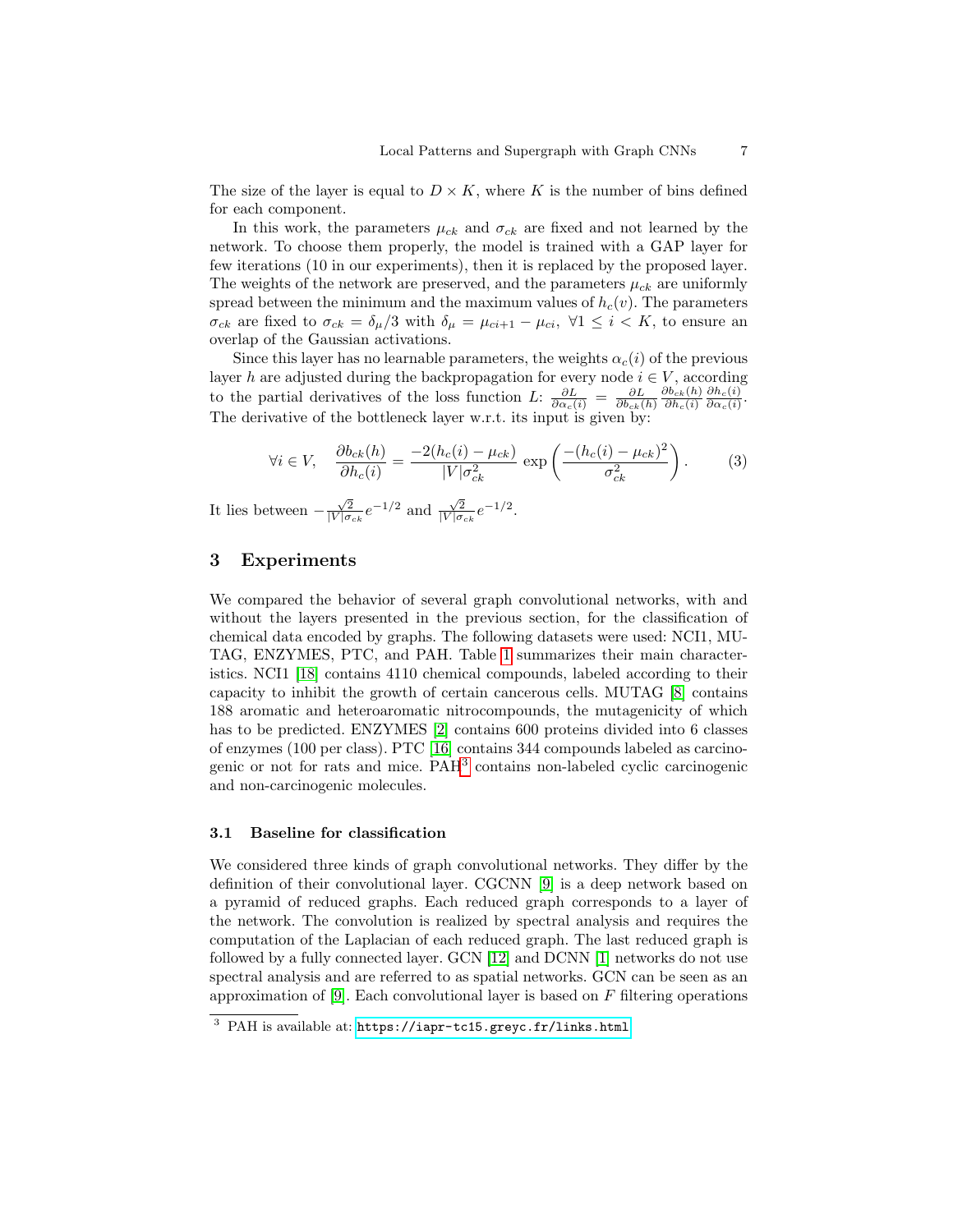#### 8 Evariste Daller et al. ´

Table 1: Characteristics of datasets.  $V$  and  $E$  denotes resp. nodes and edges sets of the datasets' graphs, while  $V_S$  and  $E_S$  denotes nodes and edges sets of the datasets' supergraphs

|                                           | NCH <sub>1</sub> | MUTAG                        | <b>ENZYMES</b> | <b>PTC</b>   | <b>PAH</b>    |  |
|-------------------------------------------|------------------|------------------------------|----------------|--------------|---------------|--|
| #graphs                                   | 4110             | 188                          | 600            | 344          | 94            |  |
| mean  V , mean $ E $                      | (29.9, 32.3)     | (32.6, 62.1)<br>(17.9, 19.8) |                | (14.3, 14.7) | (20.7, 24.4)  |  |
| mean $ V_{S} $                            | 192.8            | 42.6                         | 177.1          | 102.6        | 26.8          |  |
| mean $ E_S $                              | 4665             | 146                          | 1404           | 377          | 79            |  |
| $\#labels, \#patterns$                    | (37, 424)        | (7, 84)                      | (3, 240)       | (19, 269)    | (1, 4)        |  |
| $\#$ classes                              | ച                | 9                            | 6              | 9            | $\mathcal{D}$ |  |
| $\#$ positive, $\#$ negative (2057, 2053) |                  | (125, 63)                    |                | (152, 192)   | (59, 35)      |  |

associating a weight to each component of the feature vectors attached to nodes. These weighted vectors are then combined through a local averaging. DCNN [1] is a nonlocal model in which a weight on each feature is associated to a hop  $h < H$  and hence to a distance to a central node (H is thus the radius of a ball centered on this central node). The averaging of the weighted feature vectors is then performed on several hops for each node.

To measure the effects of our contributions when added to the two spatial networks (DCNN and GCN), we considered several versions obtained as follows (Table 2). We used two types of characteristics attached to the nodes of the graphs (input layer): characteristics based on the canonical vectors of  $\{0,1\}^{|\mathcal{L}|}$ as in [1,10,15], and those based on the patterns proposed in Section 1. Note that PAH has few different patterns (Table 1), PCA was therefore not applied to this data to reduce the size of features. Since spatial networks can handle arbitrary topology graphs, the use of a supergraph is not necessary. However, since some nodes have a null feature in a supergraph (Definition 1), a convolution performed on a graph gives results different from those obtained by a similar convolution performed on the projection of the graph on a supergraph. We hence decided to test spatial networks with a supergraph. For the other network (CGCNN), we used the features based on patterns and a supergraph.

For the architecture of spatial networks, we followed the one proposed by [1], with a single convolutional layer. For CGCNN we used two convolutional layers to take advantage of the coarsening as it is part of this method. For DCNN,  $H = 4$ . For CGCNN and GCN,  $F = 32$  filters were used. The optimization was achieved by Adam [11], with at most 500 epochs and early stopping. The experiments were done in 10 fold cross-validation which required to compute the supergraphs of all training graphs. Datasets were augmented by 20% of nonminimal cost projections with the method described in Section 2.3.

#### 3.2 Discussion

As illustrated in Table 2, the features proposed in Section 2.1 improve the classification rate in most cases. For some datasets, the gain is higher than 10 per-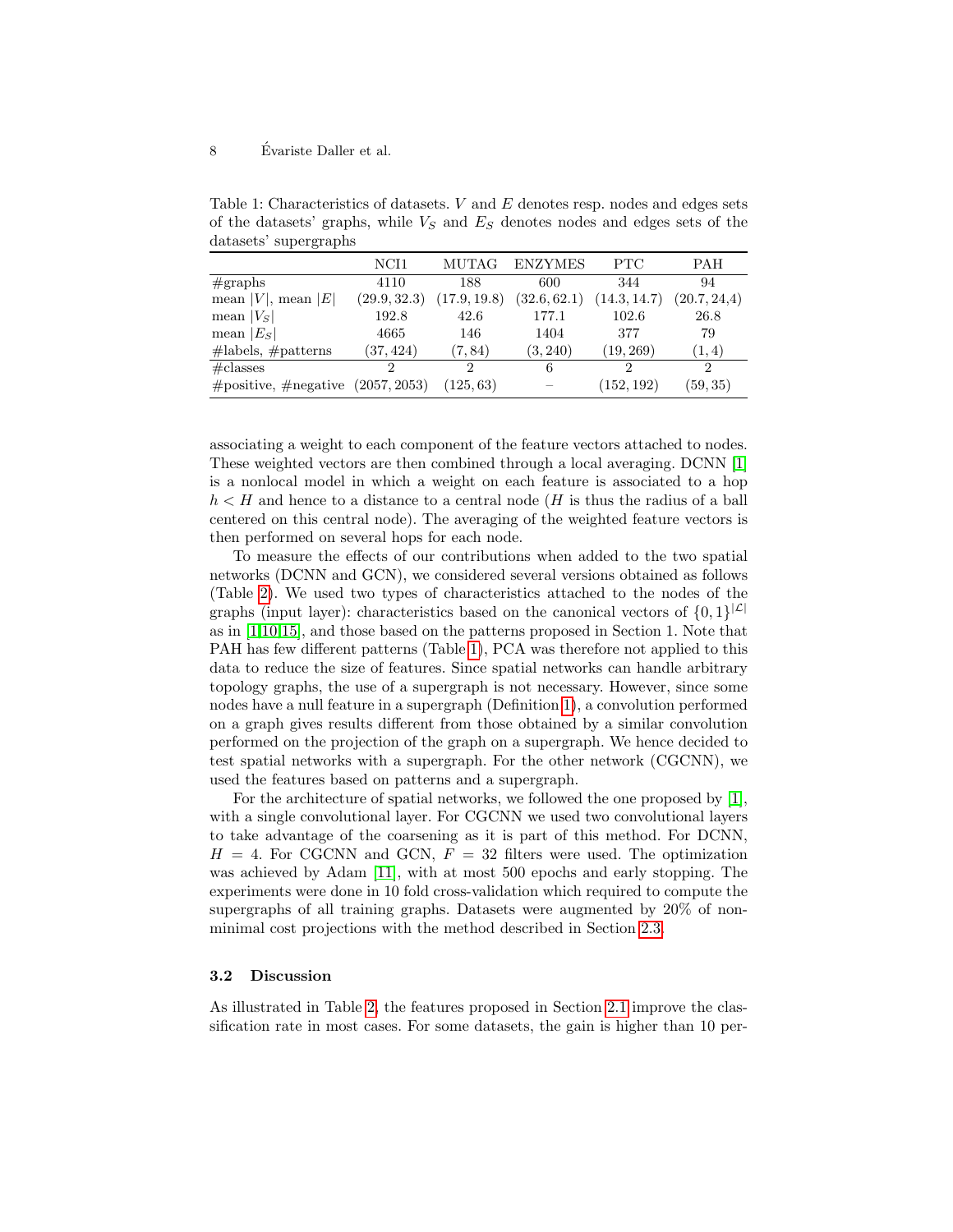Table 2: Mean accuracy (10-fold cross validation) of graph classification by three networks (GConv), with the features proposed in Section 2.1 (feat.) and the supergraph  $(s-q)$ . Global pooling (gpool) is done using global average pooling (GAP) or with histogram bottleneck layer (hist).

| GConv       | feat. $s-g$ |           | gpool | NCH1  | MUTAG | <b>ENZYMES</b> | PTC         | <b>PAH</b>  |
|-------------|-------------|-----------|-------|-------|-------|----------------|-------------|-------------|
| <b>DCNN</b> |             |           | GAP   | 62.61 | 66.98 | 18.10          | 56.60       | 57.18       |
|             |             |           | GAP   | 67.81 | 81.74 | 31.25          | 59.04       | 54.70       |
|             |             |           | hist  | 71.47 | 82.22 | 38.55          | 60.43 66.90 |             |
|             |             | $\sqrt{}$ | hist  | 73.95 | 83.57 | 40.83          |             | 56.04 71.35 |
| GCN         |             |           | GAP   | 55.44 | 70.79 | 16.60          | 52.17       | 63.12       |
|             |             |           | GAP   | 66.39 | 82.22 | 32.36          | 58.43       | 57.80       |
|             |             |           | hist  | 74.76 | 82.86 | 37.90          |             | 62.78 72.80 |
|             |             |           | hist  | 73.02 | 80.44 | 46.23          | 61.60       | 71.50       |
| CGCNN       |             |           |       | 68.36 | 75.87 | 33.27          | 60.78       | 63.73       |

centage points. The behavior of the two spatial models (DCNN and GCN) is also improved, for every dataset, by replacing global average pooling by the histogram bottleneck layer described in Section 2.4. These observations point out the importance of the global pooling step for these kind of networks

Using a supergraph as an input layer (column s-g) opens the field of action of spectral graph convolutional networks to graphs with different topologies, which is an interesting result in itself. Results are comparable to the ones obtained with the other methods (improve the baseline models with no histogram layer), but this is a first result for these networks for the classification of graphs. The sizes of supergraphs reported in Table 1 remain reasonable regarding the number of graphs and the maximum size in each dataset. Nevertheless, this strategy only enlarge each data up to the supergraph size.

## 4 Conclusions

We proposed features based on patterns to improve the performances of graph neural networks on chemical graphs. We also proposed to use a supergraph as input layer in order to extend graph neural networks based on spectral theory to the prediction of graph properties for arbitrary topology graphs. The supergraph can be combined with any graph neural network, and for some datasets the performances of graph neural networks not based on spectral theory were improved. Finally, we proposed an alternative to the global average pooling commonly used as bottleneck layer in the final part of these networks.

## References

1. Atwood, J., Towsley, D.: Diffusion-convolutional neural networks. In: Advances in Neural Information Processing Systems 29. pp. 2001–2009 (2016)